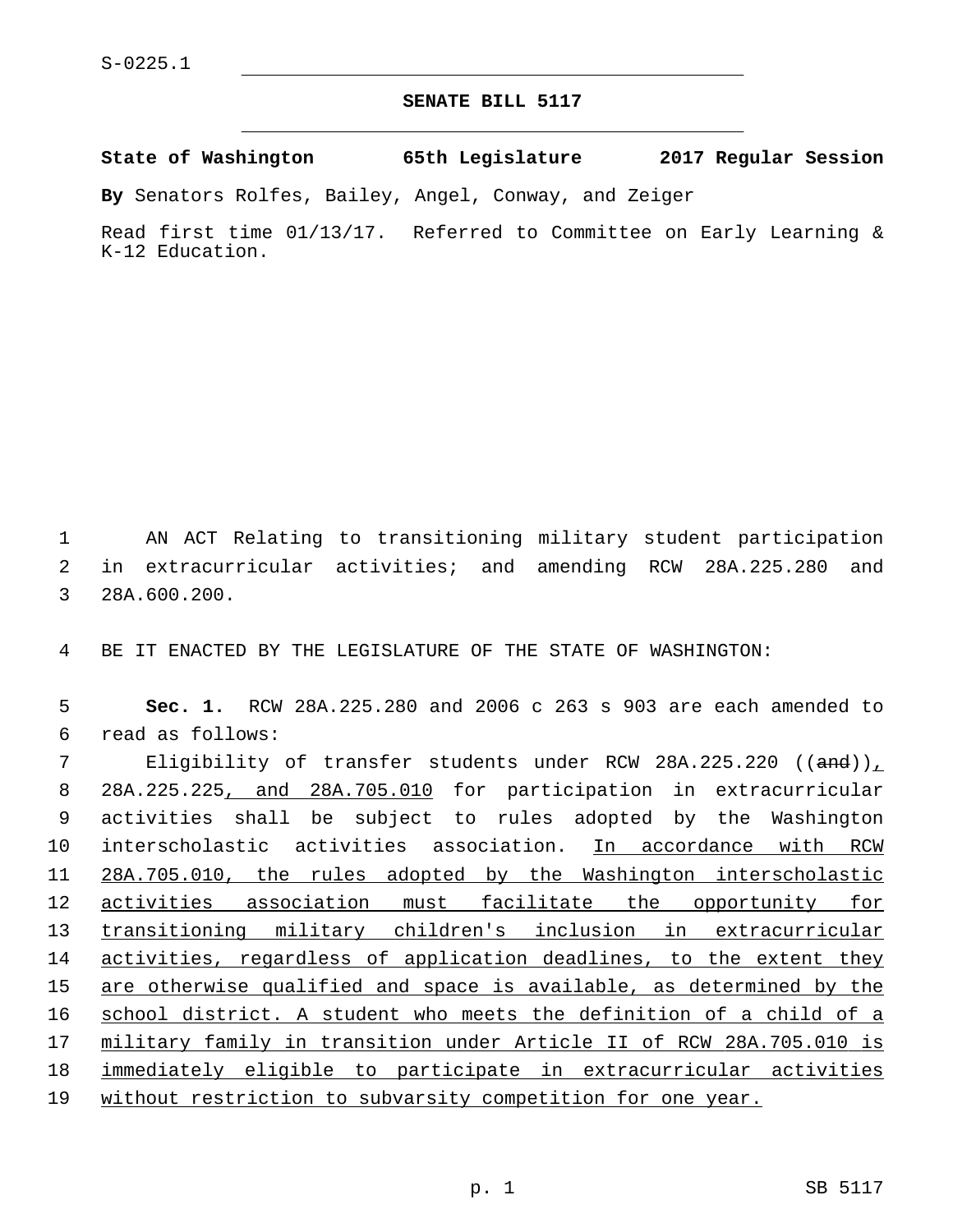**Sec. 2.** RCW 28A.600.200 and 2012 c 155 s 2 are each amended to 2 read as follows:

 (1) Each school district board of directors is hereby granted and shall exercise the authority to control, supervise and regulate the conduct of interschool athletic activities and other interschool extracurricular activities of an athletic, cultural, social or recreational nature for students of the district. A board of directors may delegate control, supervision and regulation of any such activity to the Washington interscholastic activities association or any other voluntary nonprofit entity and compensate such entity for services provided, subject to the following 12 conditions:

 $((+1))$  (a) The voluntary nonprofit entity shall not discriminate in connection with employment or membership upon its governing board, or otherwise in connection with any function it performs, on the basis of race, creed, national origin, sex or marital status;

17  $((+2)(a))$  (b)(i) Any rules and policies adopted and applied by the voluntary nonprofit entity that governs student participation in 19 any interschool activity shall be written; and

 $((+b))$   $(i)$  Such rules and policies shall provide for notice of the reasons and a fair opportunity to contest such reasons prior to a final determination to reject a student's request to participate in 23 or to continue in an interschool activity( $(-)$ ):

 $((+3)(a))$  (c) The voluntary nonprofit entity shall facilitate the inclusion of students who meet the definition of a child of a military family in transition under Article II of RCW 28A.705.010 including, but not limited to, participation in extracurricular activities without restriction to subvarsity competition for one year;

 $(d)(i)$  The association or other voluntary nonprofit entity is authorized to impose penalties for rules violations upon coaches, school district administrators, school administrators, and students, as appropriate, to punish the offending party or parties;

 (( $\left(\frac{1}{10}\right)$ ) (ii) No penalty may be imposed on a student or students unless the student or students knowingly violated the rules or unless a student gained a significant competitive advantage or materially disadvantaged another student through a rule violation;

38  $((+e))$  (iii) Any penalty that is imposed for rules violations 39 must be proportional to the offense; and